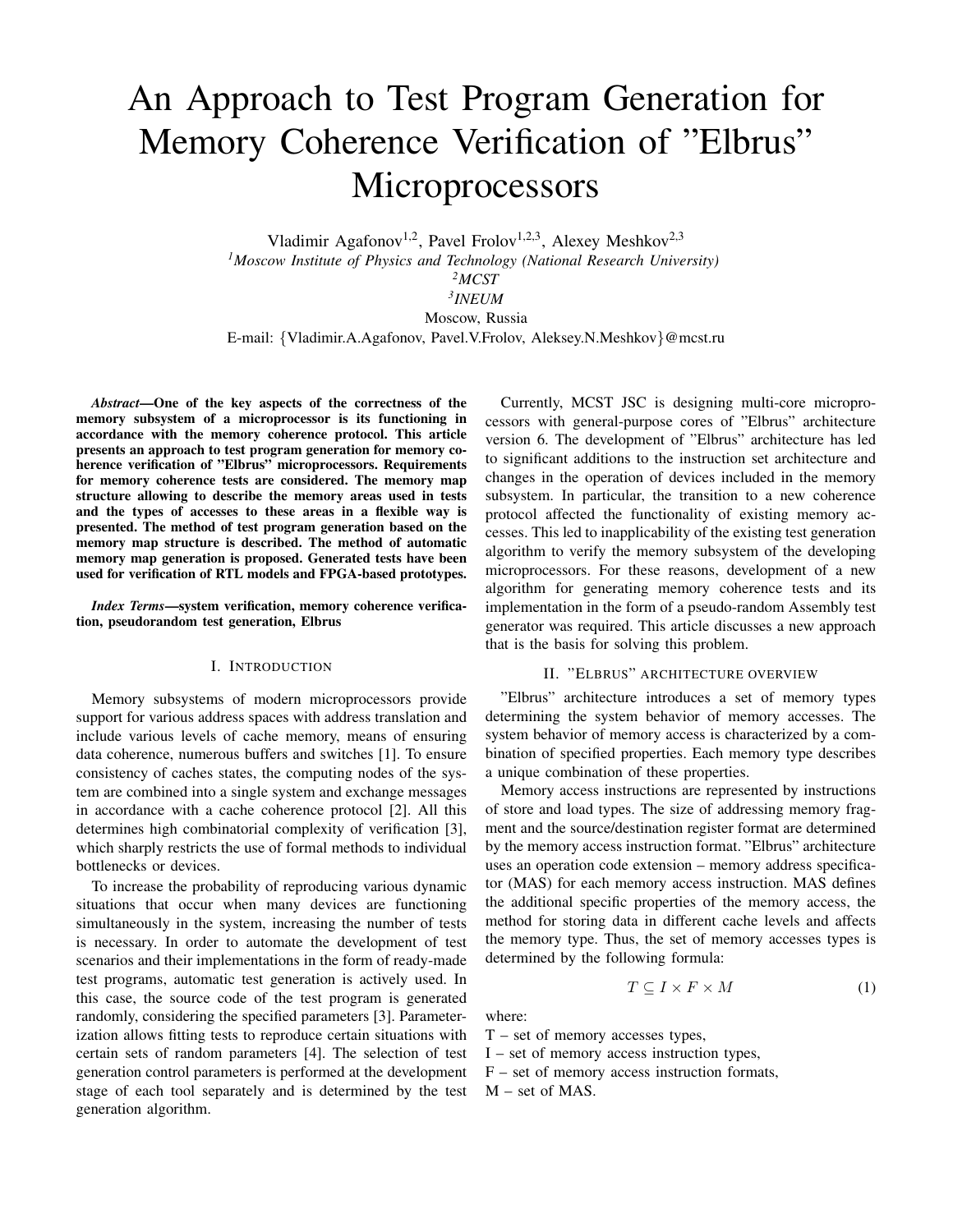According to the generally accepted classification "Elbrus" is a VLIW (Very Long Instruction Word) architecture [5]. Each VLIW contains a set of instructions. Instructions placed in the same VLIW are executed in parallel.

In "Elbrus" architecture VLIW consists of 6 instruction channels. The sets of instructions supported by each channel are different. Memory access instructions are supported by only 4 instruction channels. However, store instructions are supported by only 2 of these channels. The use of certain memory access types is moreover supported by only certain channels. Due to architectural restrictions, the placement of several instructions in the same VLIW is limited.

Modern "Elbrus" microprocessors are Systems-on-a-Chip (SoC) with multiple unified general-purpose cores. The unified general-purpose core includes private level 1 instruction cache (L1I), level 1 data cache (L1D) and level 2 cache (L2). SoC of various configurations are being developed. The number of unified general-purpose cores, the presence of shared level 3 cache (L3), the number of interprocessor communication channels (IPCC), the number of memory controllers and other options are defined by the SoC configuration. Multiple microprocessors can be combined in a multiprocessor system with coherent shared memory based on ccNUMA principle by IPCC.

Among the innovations of "Elbrus" instruction set version 6 can be noted: the introduction of additional memory access properties, the transition to new memory types, the introduction of additional MAS with extended caching hints and the elimination of Input-Output memory space coherence support. In addition, hardware innovations include the transition to a unified general-purpose cores, cache memory policies modification and optimization for unaligned memory accesses. The coherence protocol has also been significantly changed.

# III. TEST REQUIREMENTS

The following requirements for generated tests were formed.

Since "Elbrus" microprocessors contain multiple cores and can be combined in a variety of multiprocessor configurations, memory coherence tests should be designed for verification of multiprocessor systems. Before the execution of a test sequence, the system under test should be initialized. In order to check different operating modes of memory subsystem devices and cover more dynamic situations, the implementation of pseudo-random initialization of memory subsystem devices settings within acceptable limits is necessary. The system initialization procedure should end with a cores synchronization procedure to ensure that all of the cores of the system under test are ready for execution of a test sequence.

The existing test development environment provides a unified parameterized system initialization program and implementations of commonly used test procedures, such as cores synchronization and exit code output to the using test bench. Using the test development environment is a great way to simplify test development.

After the exetution of the system initialization procedure each core executes a test sequence of instructions. In the case of memory subsystem verification tests, the test sequence should contain memory access instructions of various memory access types and perform the operation of cores with shared memory. In order to check the functionality of individual cache memories, the organization of memory access sequences at addresses that lead to cache lines eviction is necessary. To test the memory coherence mechanisms, a stream of parallel requests to the same cache memory lines from different cores should be formed. In addition, the generation of VLIWs with various combinations of memory access instructions needs to be supported in order to check the VLIWs execution.

The test sequence of instructions for each core should end with a self-check procedure that checks the correctness of register values and data in the tested memory areas. This approach allows using tests to verify RTL models, FPGAbased prototypes [6], and to test manufactured chips. The intention is to use self-checking code generator for the self-check procedures generation. This tool is based on the functional model of the system under test and allows to generate the code for comparing registers with the reference values obtained as a result of the test execution by the functional model [7] [8].

Debugging of generated tests is supposed to be performed using a functional model of the system under test and a trace comparator. The results of the test execution on the functional model and RTL model are the executed instructions traces. Firstly, to achieve a successful test execution on the functional model is necessary. This is followed by debugging the test on RTL model. To speed up the search for differences between the functional model and RTL model executed instruction traces the trace comparator should be used. Due to the unavailability of the execution instruction trace, debugging tests on the FPGA-based prototype is difficult. For this reason the test exit code should localize the failed self-check code statement. The reasons for the test fail can be both the test errors and the system under test errors.

#### IV. SHARED MEMORY INTERACTION

The operation of multiple cores with shared memory allows using maintain memory coherence mechanisms and detecting errors in their implementations. There are two ways of sharing memory: *true sharing* and *false sharing*. Both of them are presented on Fig. 1.

True sharing is the operation of multiple cores with overlapping memory fragments. The implementation of true sharing in tests is limited due to the need to ensure deterministic test execution. To ensure determinism of the true sharing usage, synchronization of code execution by the cores before and after each modification of the overlapping memory fragments is necessary. Since the cores synchronization procedure requires multiple memory accesses from each of the synchronized cores and blocks the test sequence execution, using of true sharing can lead to high overhead costs.

False sharing is the operation of multiple cores with nonoverlapping memory fragments. One of the cores is designated for each memory fragment – the core-owner. Only the coreowner can operate with its own memory fragments. Since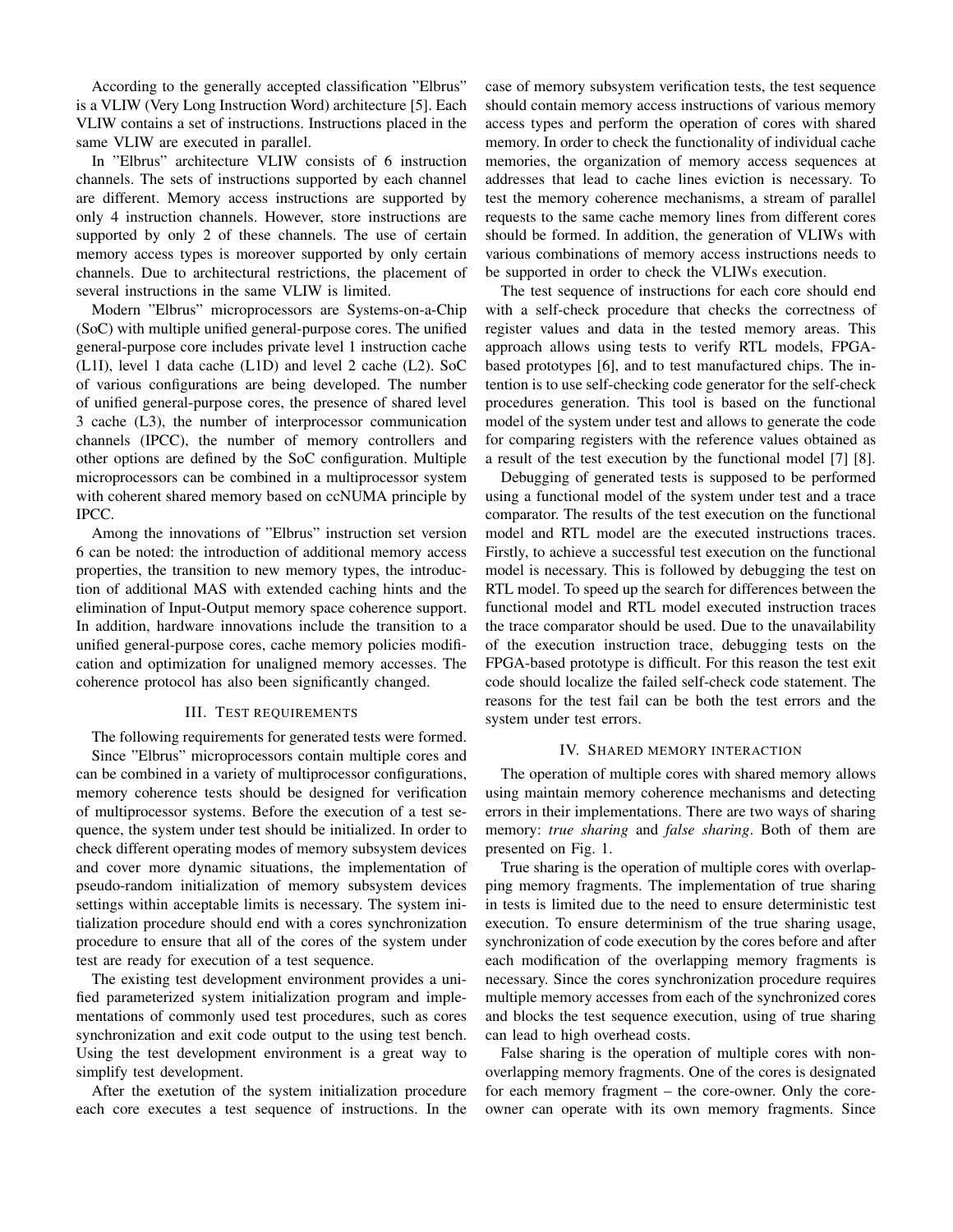

Fig. 1. Methods of memory sharing.

cache lines change their states according to the coherence protocol, this way of sharing memory allows loading memory coherence mechanisms without the overhead of ensuring the determinism: multiple cores use the same cache line, however, the order of memory accesses of the core-owner is guaranteed by the hardware according to the used memory type and other cores do not affect the content of the memory fragment.

In comparison with true sharing, false sharing does not provide real operation with shared data. Thus, some ways of changing the cache lines states are not checked. In addition, using true sharing can change the dynamics of the test execution.

For these reasons, the combination of both approaches was proposed: mainly to organize data separation in tests by false sharing, but at the same time to implement operation with common data in some volume. This is achieved by forming a testing sequence from a parameterized number of sections. The full test structure is shown in Fig. 2. At the beginning of each section, all of the cores are synchronized. After synchronization procedures, a random sequence of VLIWs with different combinations of memory access instructions is generated for each core. Within each section of the test sequence, cache lines are split between the cores using false sharing in different ways. Therefore, when switching between test sections occurs, some memory fragments are passed to other cores-owners for management. Thus, the operating with shared memory fragments by several microprocessor cores is implemented in cores synchronization procedures and during transitions between the test sections.

### V. DESCRIPTION OF MEMORY ACCESSES

A special structure – a memory map has been developed to describe memory accesses. The memory map contains a list of



Fig. 2. Test structure.

address ranges corresponding to memory fragments and maps the memory fragments to their parameter sets:

$$
[a_k^{begin}, a_k^{end}] \mapsto \{I_k, F_k, M_k, c_k, r_k^{st/ld}, p_k^u\}, k = \overline{1, K} \quad (2)
$$

where:

 $a_n^{begin}$  – the address of the *n*th memory fragment beginning,

 $a_n^{end}$  – the address of the *n*th memory fragment ending,  $I_n$  – the *n*th set of memory access instruction types,

 $F_n$  – the *n*th set of memory access instruction formats,

 $M_n$  – the *n*th set of MAS,

 $c_n$  – the *n*th core-owner,

 $r_n^{\frac{st}{dt}}$  – the *n*th store-to-load ratio,

 $p_n^u$  – the *n*th priority of use,

 $K$  – the number of the memory fragments in the memory map.

All addresses are presented in terms of bytes. The memory map describes non-overlapping memory fragments:

$$
a_1^{begin} \le a_1^{end} < a_2^{end} \le a_2^{begin} \le a_2^{end} < \ldots < a_K^{begin} \le a_K^{end} \tag{3}
$$

Adjacent memory fragments with equivalent parameter sets are combined into a single memory fragment in the memory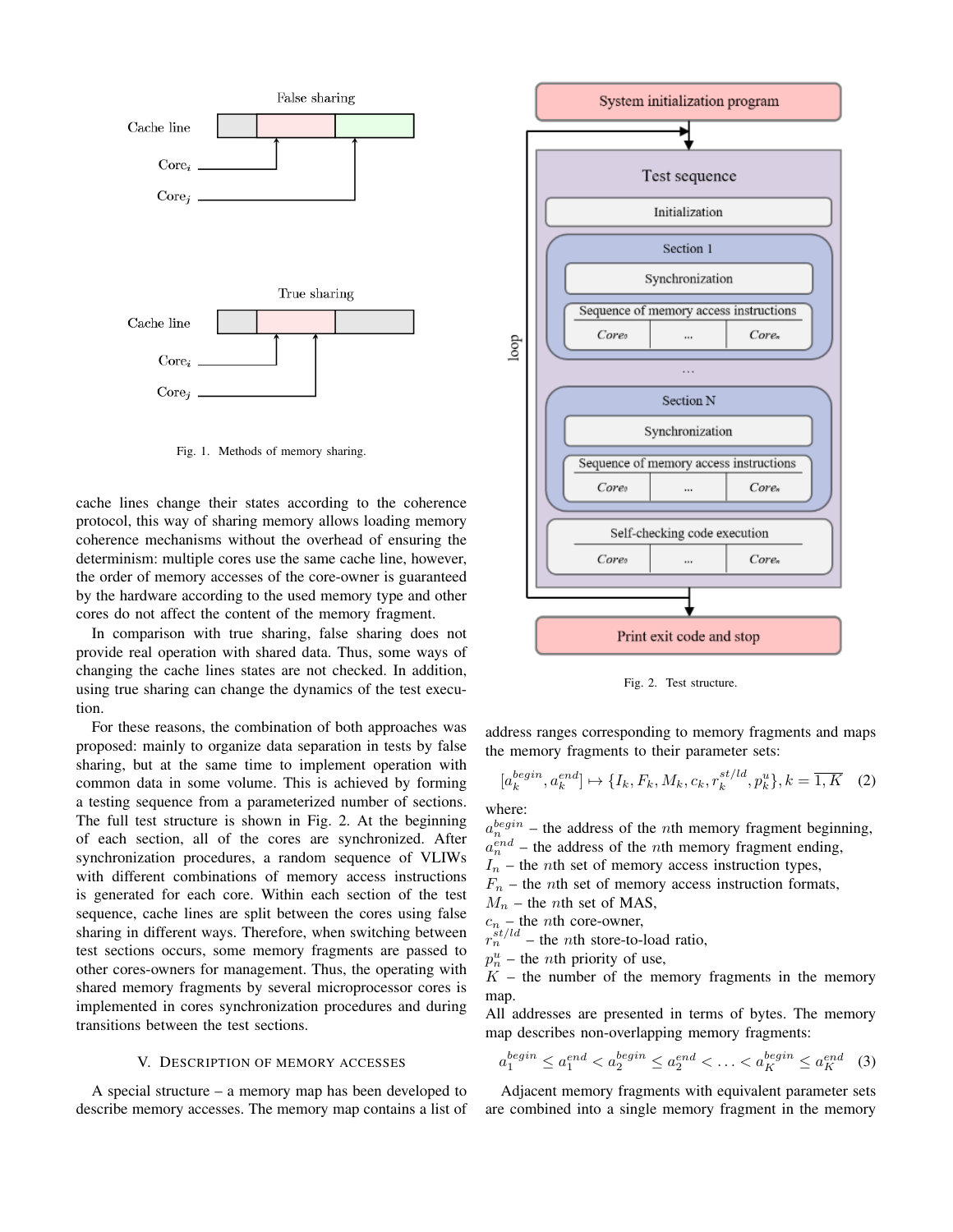map. Priorities of use memory fragments allow managing the frequency of memory accesses to each memory fragment, as well as store-to-load ratios control the frequency of using different types of memory accesses. This allows to configure spatio-temporal profiles of cores with different memory areas in a flexible way [9].

The need to ensure a deterministic state of memory imposes restrictions on the combination of using memory access types. Using coherent and non-coherent memory accesses to the memory fragments located in the same cache line generally results in an undefined cache line memory value. For this reason, the set of valid memory access types for each memory fragment should be selected for deterministic reasons.

A memory map is used to describe the requests generated in a test section. For multi-section tests, a separate memory map for each section of the test should be used. In this case, ensuring deterministic transitions between the test sections by adding additional procedures to the test is necessary.

#### VI. CODE GENERATOR

The code generator implements the described in the memory maps memory accesses as a ready-made Assembly test in accordance with the test structure presented in Fig. 2.

At the beginning of the test, the code generator defines initialization parameters for the parameterized system initialization program. Depending on the test generation parameters, default or random settings for memory subsystem devices can be used.

The test sequence is executed in a loop. The number of iterations of the loop is parameterized. Due to the operation of the cache memory, different dynamic of the test program execution at different iterations is achieved. Consequently, with a slight increase in the size of the test, the execution time and the number of situations being tested can be increased many times. This is convenient when performing a test on an FPGA-based prototype, where the test load time is significant.

Memory access instructions are generated based on the memory map of the current test section. The algorithm for generating a test sequence using a memory map runs independently for each core. To check the correctness of the store-toload bypass in the L1D cache, random generation of the load instruction corresponding to the previous store instruction by address, format and MAS is provided. Random generation of "wait" instructions is also implemented. For core  $c$  the algorithm consists of the following steps:

- 1) Retrieving the set A of memory fragments owned by core c;
- 2) An empty VLIW creating;
- 3) Constructing a memory fragments probability distribution based on the priorities of use  $p^u$  for memory fragments  $a \in A$ ;
- 4) If bypass-load is scheduled to be inserted into this VLIW, restore the memory access type  $t$ , the memory access address  $\tilde{a}$  and go to step 13;
- 5) With specified probability of wait instruction generation randomly choose an instruction from the set of acceptable wait inctructions and go to step 14;
- 6) Random choice of the memory fragment  $a_m \in A$  according to the constructed memory fragments probability distribution;
- 7) Constructing a store-to-load probability distribution based on the store-to-load ratio  $r_m^{st/ld}$ ;
- 8) Random choice of the instruction type  $i \in I_m$  according to the constructed store-to-load probability distribution;
- 9) Retrieving the set  $\overline{F}_m \subset F_m$  of suitable memory access instruction formats  $f : size(f) \leq size(a_m), \forall f \in F_m;$
- 10) Retrieving the set  $T_m$  of suitable memory access types using (2) in accordance with the requirements of the instruction set architecture:

$$
T_m \subset i \times \widetilde{F_m} \times M_m \tag{4}
$$

- 11) Random choice of a memory access type  $t \in T_m$ ;
- 12) Random choice of the memory access address  $\tilde{a} \in a_m$ considering the memory access alignment and the borders of  $a_m$ ;
- 13) Selecting the data register for the generated memory access instruction;
- 14) Placing the generated instruction in the current VLIW or in a new empty VLIW if the placing in the current VLIW is impossible;
- 15) If  $i$  is store, with the specified probability of store-toload bypassing save the memory access address  $\tilde{a}$ , the memory access type  $t$  and randomly choose the VLIW to bypass-load insertion based on the specified VLIW skipping range;
- 16) Repeating steps 4-16 until the specified number of memory access instructions is reached.

The register and memory random values initialization code is placed in the beginning of the first section of the test for each core. In this case, a prohibition is introduced on the generation of load instructions, only uninitialized memory fragments are written with store instructions of the maximum possible format.

The mode of generation of unaligned addresses is optional, its use is determined by the generation parameters of the test.

Code generation for each test section is performed independently using different memory maps. The code generator ensures the correctness of the transition between test sections. If the memory access types of a cache line are changed from coherent to non-coherent, the cache line should be flushed out of all the caches when switching between the test sections. Before starting a new test section, the code generator places the cores synchronization procedure and a sequence of cache line flush instructions for such cache lines. Changing the memory access types of a cache line from non-coherent to coherent does not violate determinism; therefore, no additional code is generated in this case. As a result of using this approach, the functionality of evicting the specified cache lines is additionally checked.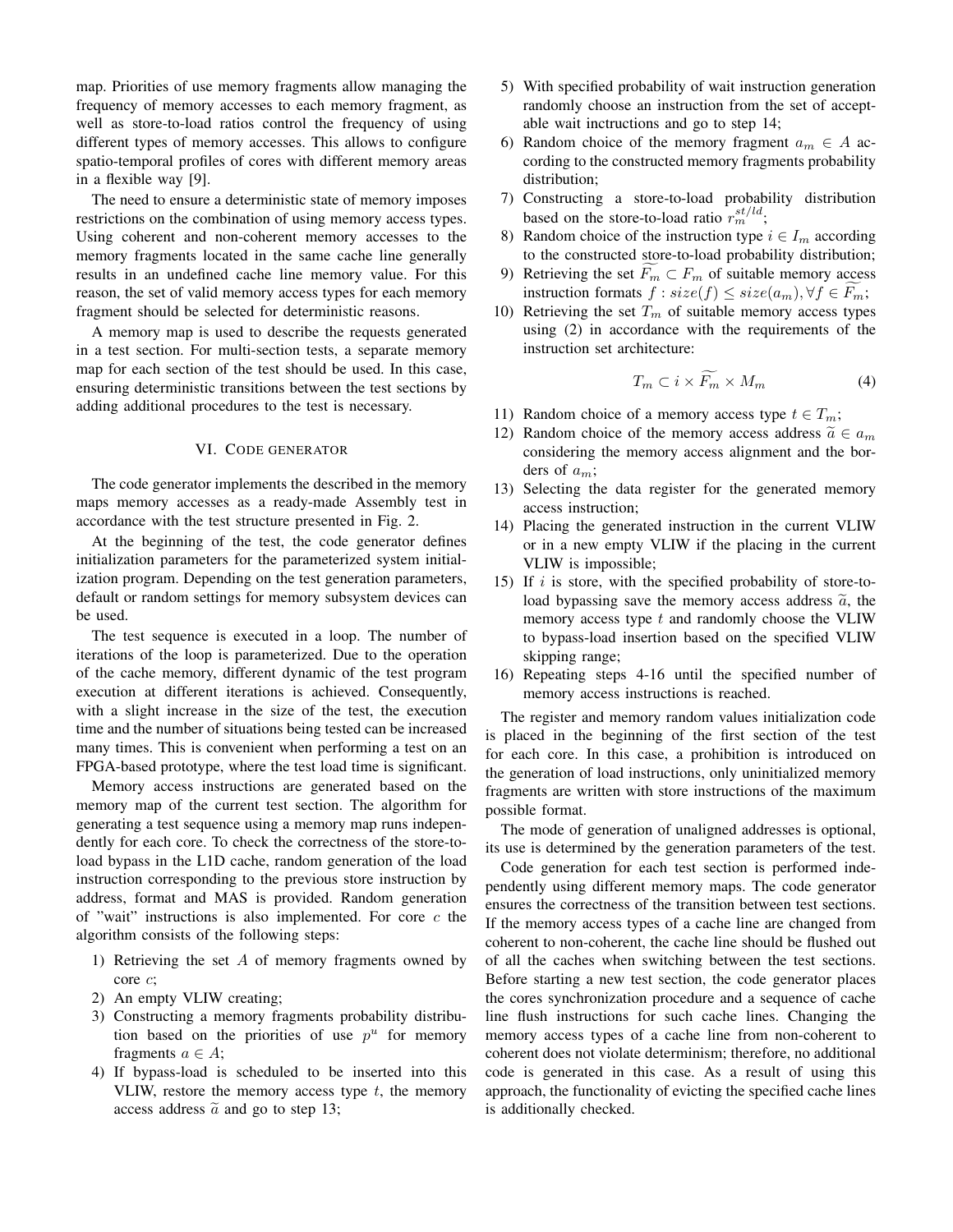The final step of the test is checking whether the register and memory values match the reference values. The self-checking code is generated independently for each core. The memory map of the last section of the test is used as a description of requests. In this way, each core checks its own memory fragments. If a discrepancy between the test data and the reference data is detected, the test execution is terminated with the output of diagnostic information to the user (exit code or debug printing when executed on an FPGA-based prototype).

#### VII. AUTOMATION OF THE MEMORY MAPS FORMATION

Memory maps are a large and detailed description of memory accesses. Manual compilation of memory maps requires high labor costs. In practice, describing memory requests in high detail, up to fragments, is not always necessary. In order to minimize the effort involved in creating memory maps for large memory areas with the same allowed memory access types, this process has been automated.

The user is given the opportunity to describe memory maps at a more general level: the description is made for arbitrary memory areas. In accordance with each memory area  $A_k$  the parameter set are placed:

$$
A_k \mapsto \{I_k, F_k, M_k, C_k, S_n, r_k^{st/ld}, p_k^u\}, k = \overline{1, K} \quad (5)
$$

where:

 $I_n$  – the *n*th set of memory access instruction types,

 $F_n$  – the *n*th set of memory access instruction formats,

 $M_n$  – the *n*th set of MAS,

 $C_n$  – the *n*th set of cores-owners,

 $S_n$  – the *n*th set of memory fragment sizes,

 $r_n^{st/ld}$  – the *n*th store-to-load ratio,

 $p_n^u$  – the *n*th priority of use,

 $K$  – the number of described memory areas.

No restrictions are imposed. The resulting parameter set of overlapping memory areas is a union of the overlapping memory areas parameter sets. All conflicts will be resolved automatically. If the conflicts cannot be resolved, test generation ends with an error message.

Then the symbol  $\vec{A}$  is used for the described memory areas set. The algorithm for generating a memory map consists of the following steps:

- 1) Splitting of the memory area set  $A$  into  $K$  fragments  $A_k \in A, k = \overline{1, K}$  of cache line size and alignment with the parameter set inheritance as  $\{ \widetilde{I_k}, \widetilde{F_k}, \widetilde{M_k}, \widetilde{C_k}, \widetilde{S_n}, \widetilde{r_k^{s t/ld}}, \widetilde{p_k^{u}} \};$
- 2) Analysis of the MAS sets  $M_k, k = \overline{1, K}$  for simultaneous presence of coherent and non-coherent types of MAS in  $M_k$  sets;
- 3) Elimination of coherent or non-coherent types of MAS in a random way for each  $M_k$  set, which contains coherent and non-coherent MAS simultaneously;
- 4) Splitting the fragments  $A_k, k = \overline{1, K}$  into fragments  $a_n^k \in \overline{A_k}, n = \overline{1, N(k)}$  of  $\overline{S_k}$  sizes in a random way, where  $N(k)$  is a resulting number of memory fragments  $a_n^k$  in  $\widetilde{A_k}$ ;

5) Mapping the memory map parameter set<br>  $\{\widetilde{I}_k, \widetilde{F}_k, \widetilde{M}_k, \widetilde{c_{nk}}, \widetilde{r_k^{st}/ld}, \widetilde{p_k^u}\}\}$  with random core-owner  $\widetilde{c_{nk}} \in \widetilde{C_k}$  to each memory fragment  $a_n^k$ .

The result of this algorithm is a memory map that describes the memory requests for a test section.

The memory maps are generated independently for each section of the test using the presented algorithm. Ensuring true sharing of memory and variations in request types used in different sections of the test is achieved due to the randomness of the memory map generation algorithm. The code generator provides determinism support during transitions between the test sections.

To check the functionality of individual caches, memory areas are selected based on the organization of the target cache. Requests to lines with the same indexes lead to evictions from the cache memory, and the number of lines used must exceed the associativity of the target cache memory. To automate the compilation of memory areas aimed at creating evictions in various cache memory levels, a memory areas generator has been developed. The memory areas generator allows generating a memory area that corresponds to a given number of lines of the target cache level with the same indexes and different tags.

# VIII. RESULTS

A method for describing memory accesses using a memory map was developed. The test generator of self-checking Assembly tests for memory coherence verification of "Elbrus" architecture microprocessors implementing the memory accesses described in the memory maps was developed in C++.

The memory areas generator and the memory maps generator have been developed for the convenience of creating memory maps that used for checking the functionality of individual cache memories. Automating the formation of memory maps allows reducing the volume and complexity of describing the memory maps. In this case, the user can simultaneously use an arbitrary number of memory areas generators and manually specify memory areas. Moreover, the parameters for generating memory maps can be set separately for each obtained memory area. The implementation of the described tools for automating memory maps generation does not lead to the loss of the ability to describe requests at the fragment level, but in some cases significantly simplifies the process of configuring the test generator.

Currently, the developed test generator is used for verification of RTL models and FPGA-based prototypes of developing microprocessors with general-purpose cores of "Elbrus" architecture version 6. As a result of using the test generator, 74 logical errors were detected in the following hardware units: L1D-cache, L2-cache, L3-cache, Translation Lookaside Buffer (TLB), Memory Access Unit (MAU), On-Chip Network (OCN), Home Memory Unit (HMU), Memory Controller (MC), EFUSE. In addition, 3 malfunctions were found in the hardware of the FPGA-based prototype. These malfunctions are not errors of the original design and are specific only to the implementation of the FPGA-based prototype.